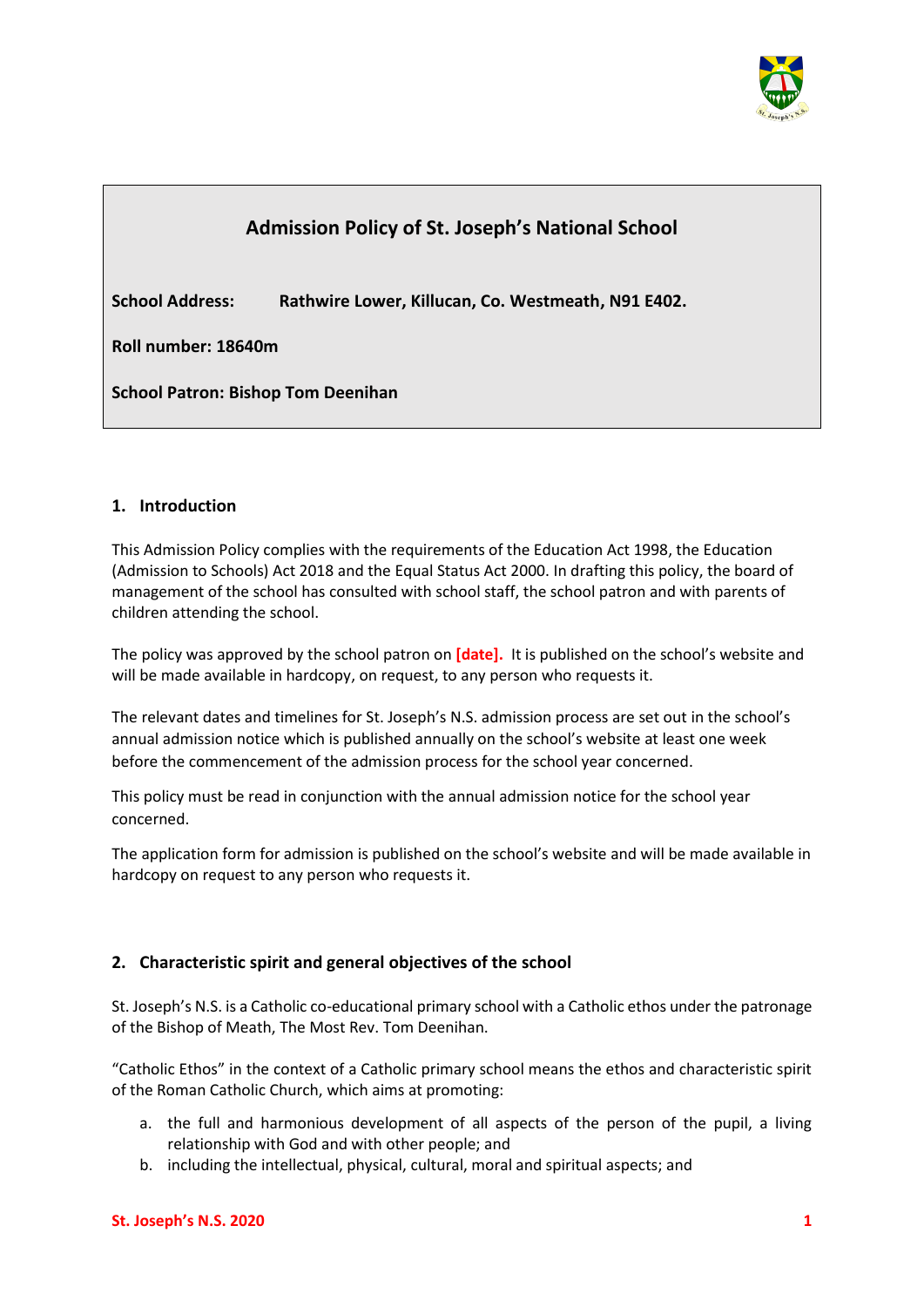

- (a) a philosophy of life inspired by belief in God and in the life, death and resurrection of Jesus; and
- (b) the formation of the pupils in the Catholic faith;

and which school provides religious education for the pupils in accordance with the doctrines, practices and traditions of the Roman Catholic Church, and/or such ethos and/or characteristic spirit as may be determined or interpreted from time to time by the Irish Episcopal Conference.

In accordance with S.15 (2) (b) of the Education Act, 1998 the Board of Management of St. Joseph's N.S. shall uphold, and be accountable to the patron for so upholding, the characteristic spirit of the school as determined by the cultural, educational, moral, religious, social, linguistic and spiritual values and traditions which inform and are characteristic of the objectives and conduct of the school.

> **Our Mission Statement is: St. Joseph's National School-Pupils, Parents, Teachers and Staff working together. Learning for life.**

To achieve this, our school aims to provide the best possible environment to cater for the cultural, educational, moral, physical, religious, social, linguistic and spiritual values and traditions of all its students. The focus of the school philosophy is the education of the whole child to reach their full potential. We show special concern for the disadvantaged, respecting the dignity and uniqueness of each person. Working together as a school community, the Board of Management, Principal, staff, parents/guardians and pupils will strive to provide an environment, which will allow all students to develop to their maximum potential and fulfil their role in society.

Furthermore, the school recognises the central role of the family as the primary educator of the child.

#### **3. Admission Statement**

St. Joseph's N.S. will not discriminate in its admission of a student to the school on any of the following:

- (a) the gender ground of the student or the applicant in respect of the student concerned,
- (b) the civil status ground of the student or the applicant in respect of the student concerned,
- (c) the family status ground of the student or the applicant in respect of the student concerned,
- (d) the sexual orientation ground of the student or the applicant in respect of the student concerned,
- (e) the religion ground of the student or the applicant in respect of the student concerned,
- (f) the disability ground of the student or the applicant in respect of the student concerned,
- (g) the ground of race of the student or the applicant in respect of the student concerned,
- (h) the Traveller community ground of the student or the applicant in respect of the student concerned, or
- (i) the ground that the student or the applicant in respect of the student concerned has special educational needs

As per section 61 (3) of the Education Act 1998, 'civil status ground', 'disability ground', 'discriminate', 'family status ground', 'gender ground', 'ground of race', 'religion ground', 'sexual orientation ground' and 'Traveller community ground' shall be construed in accordance with section 3 of the Equal Status Act 2000.

#### **St. Joseph's N.S. 2020 2**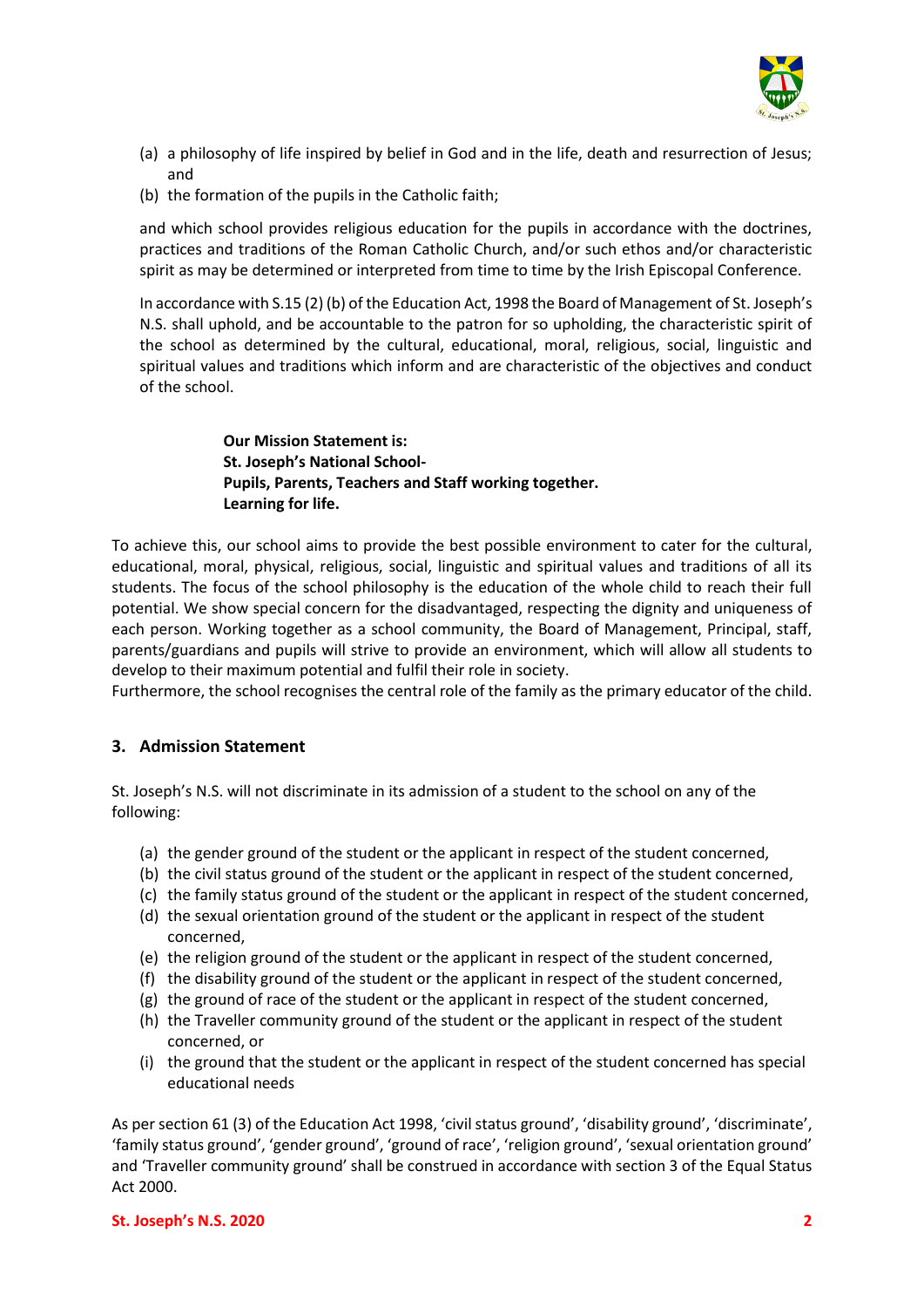

### **All denominational schools**

St. Joseph's N.S. is a school whose objective is to provide education in an environment which promotes certain religious values and does not discriminate where it refuses to admit as a student a person who is not Catholic and it is proved that the refusal is essential to maintain the ethos of the school.

### **Schools with special education classes**

St. Joseph's N.S. is a school which has established two classes, with the approval of the Minister for Education and Skills, which provides an education exclusively for students with a category or categories of special educational needs specified by the Minister and may refuse to admit to the class a student who does not have the category of needs specified.

# **4. Categories of Special Educational Needs catered for in the school/special class**

St. Joseph's N.S. with the approval of the Minister for Education and Skills, has established a class to provide an education exclusively for students with **Autism Spectrum Disorder**.

### **5. Admission of Students**

This school shall admit each student seeking admission except where –

- a) the school is oversubscribed (please see [section 6](#page-3-0) below for further details)
- b) a parent of a student, when required by the principal in accordance with section 23(4) of the Education (Welfare) Act 2000, fails to confirm in writing that the code of behaviour of the school is acceptable to him or her and that he or she shall make all reasonable efforts to ensure compliance with such code by the student

#### **All denominational schools**

St. Joseph's N.S. is a Catholic school and may refuse to admit as a student a person who is not of the Catholic faith where it is proved that the refusal is essential to maintain the ethos of the school.

*Note for Parents: the inclusion of the above wording was mandated by the Education (Admission to Schools) Act 2018.*

#### **School with special education classes**

The special classes attached to St. Joseph's N.S. provides an education exclusively for students with Autism Spectrum Disorder and the school may refuse admission to this class, where the student concerned does not have the specified category of special educational needs provided for in this class.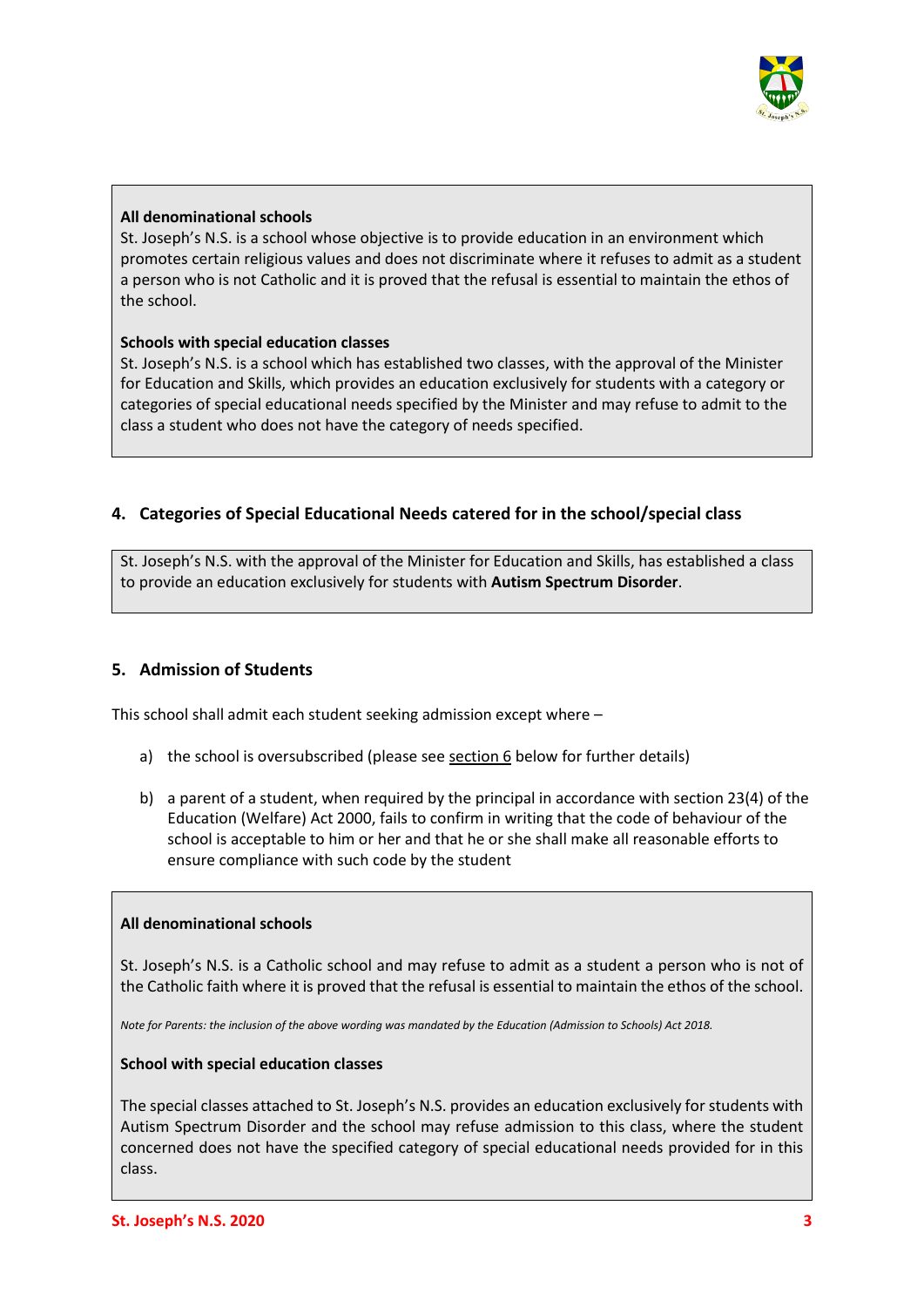

# <span id="page-3-0"></span>**6. Oversubscription**

In the event that the school is oversubscribed, the school will, when deciding on applications for admission, apply the following selection criteria in the order listed below to those applications that are received within the timeline for receipt of applications as set out in the school's annual admission notice:

#### **Mainstream Classes**

- **1. Brothers and sisters of children in the school.**
- **2. All other children who live within the Killucan Parish boundary.**
- 3. **All remaining applicants based on age. Preference will be given to the oldest children first**

#### **Special Classes**

Where students fulfil the criteria for the specified category of special educational needs provided for in this class, (ASD), then the following criteria will be used if this class is over subscribed.

- **1. Brothers and sisters of children in the school.**
- **2. All other children who live within the Killucan Parish boundary.**
- 3. **All remaining applicants from outside the Killucan Parish boundary based on proximity to the school. Preference will be given to the children living closest to the school**

In the event that there are two or more students tied for a place or places in any of the selection criteria categories above (the number of applicants exceeds the number of remaining places), the following arrangements will apply:

**Priority will be given to children within the particular category in order of age starting with the eldest.**

### **7. What will not be considered or taken into account**

In accordance with section 62(7)(e) of the Education Act, the school will not consider or take into account any of the following in deciding on applications for admission or when placing a student on a waiting list for admission to the school:

(a) a student's prior attendance at a pre-school or pre-school service, including naíonraí,

(b) the payment of fees or contributions (howsoever described) to the school;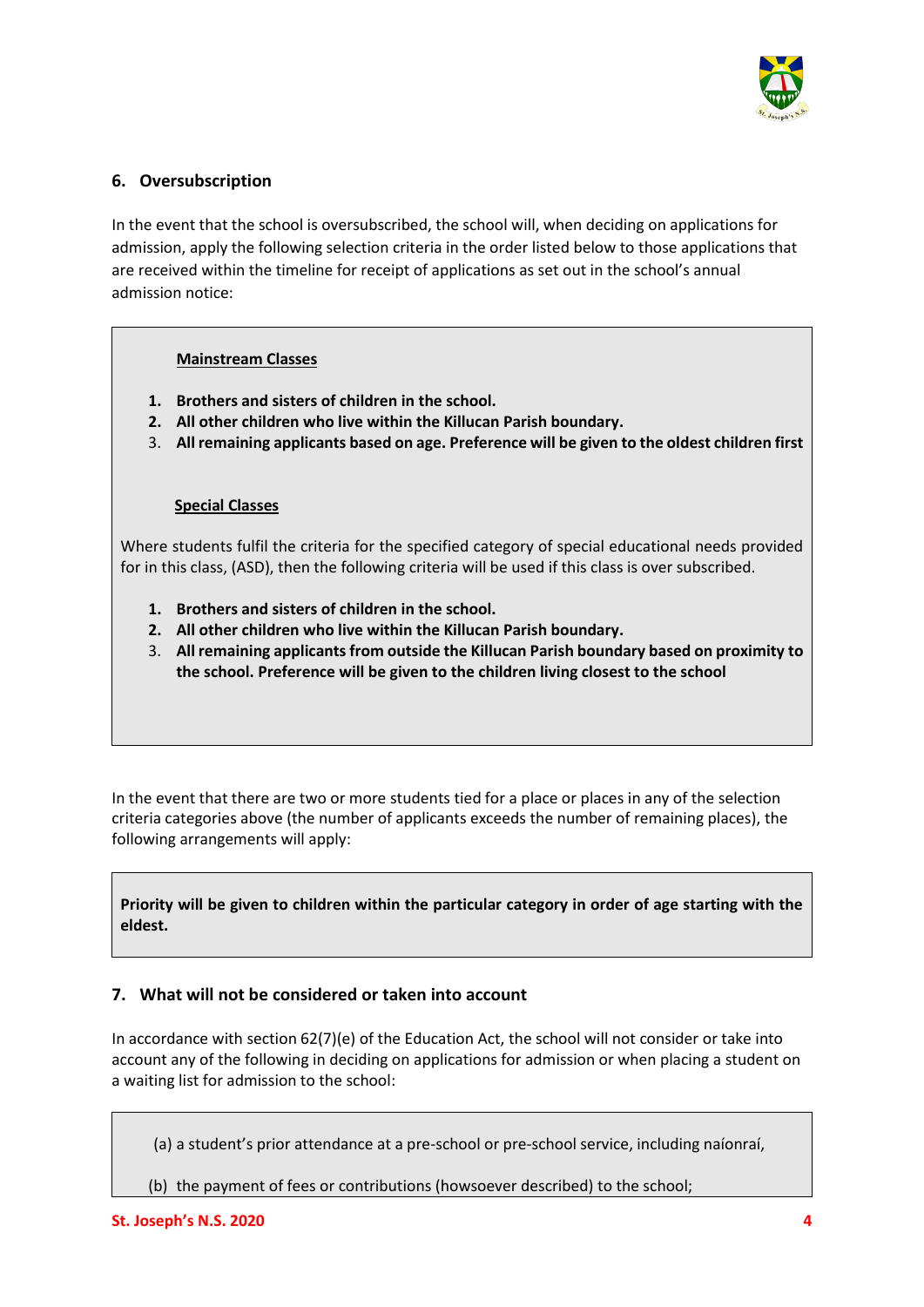

- (c) a student's academic ability, skills or aptitude;
	- admission to a special class insofar as it is necessary in order to ascertain whether or not the student has the category of special educational needs concerned and/or
- (d) the occupation, financial status, academic ability, skills or aptitude of a student's parents;
- (e) a requirement that a student, or his or her parents, attend an interview, open day or other meeting as a condition of admission;
- (f) a student's connection to the school by virtue of a member of his or her family attending or having previously attended the school; other than siblings of a student attending or having attended the school
- (g) the date and time on which an application for admission was received by the school,

This is subject to the application being received at any time during the period specified for receiving applications set out in the annual admission notice of the school for the school year concerned.

This is also subject to the school making offers based on existing waiting lists (up until 31 $\mathrm{^{st}}$ January 2025 only).

### **8. Decisions on applications**

All decisions on applications for admission to St. Joseph's N.S. will be based on the following:

- Our school's admission policy
- The school's annual admission notice (where applicable)
- The information provided by the applicant in the school's official application form received during the period specified in our annual admission notice for receiving applications

(Please se[e section 14](#page-6-0) below in relation to applications received outside of the admissions period an[d section 15](#page-6-1) below in relation to applications for places in years other than the intake group.)

Selection criteria that are not included in our school admission policy will not be used to make a decision on an application for a place in our school.

### **9. Notifying applicants of decisions**

Applicants will be informed in writing as to the decision of the school, within the timeline outlined in the annual admissions notice.

If a student is not offered a place in our school, the reasons why they were not offered a place will be communicated in writing to the applicant, including, where applicable, details of the student's ranking against the selection criteria and details of the student's place on the waiting list for the school year concerned.

Applicants will be informed of the right to seek a review/right of appeal of the school's decision (see [section 18](#page-7-0) below for further details).

#### **St. Joseph's N.S. 2020 5**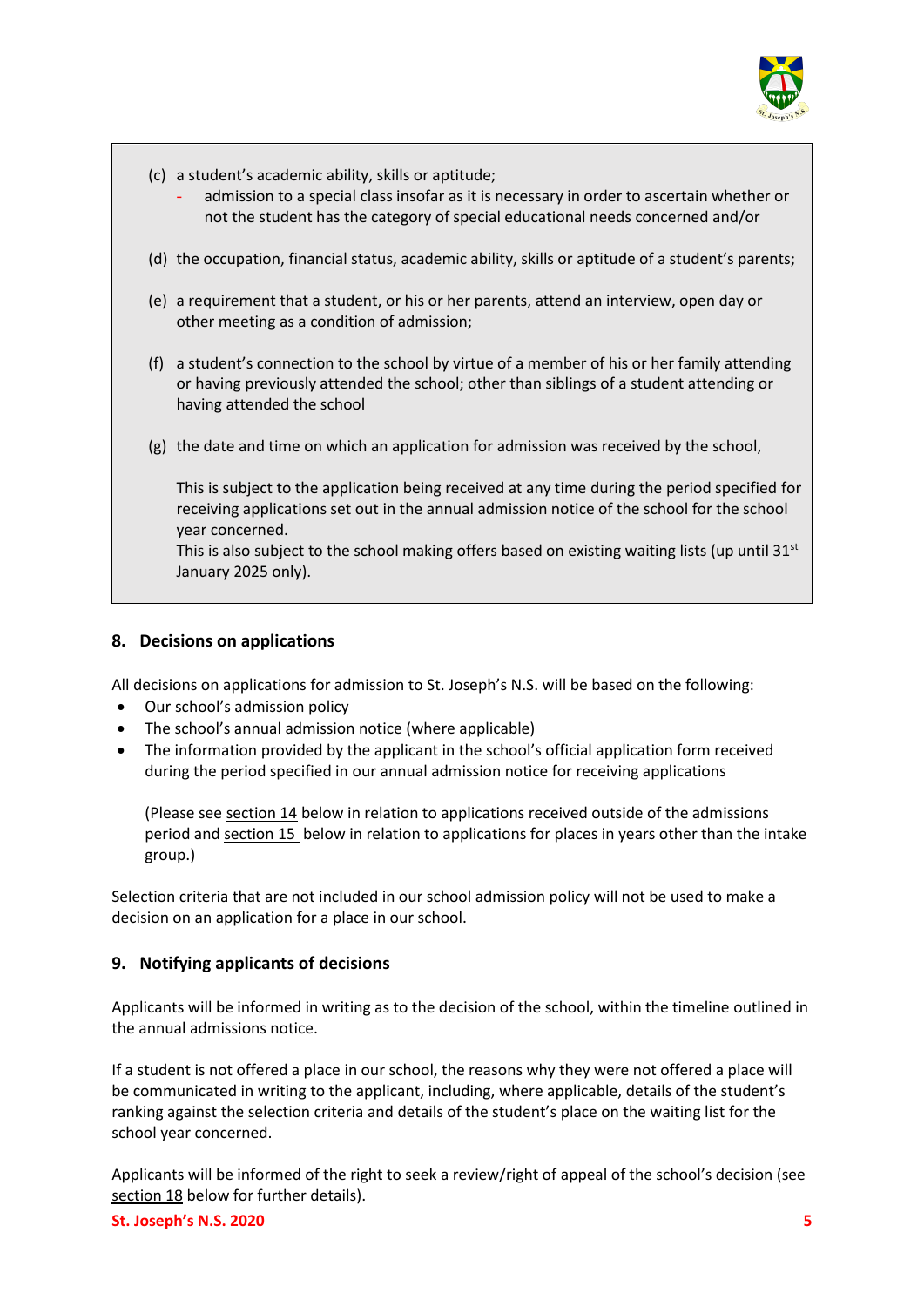

# <span id="page-5-0"></span>**10. Acceptance of an offer of a place by an applicant**

In accepting an offer of admission from St. Joseph's N.S., you must indicate—

(i) whether or not you have accepted an offer of admission for another school or schools. If you have accepted such an offer, you must also provide details of the offer or offers concerned and

(ii) whether or not you have applied for and awaiting confirmation of an offer of admission from another school or schools, and if so, you must provide details of the other school or schools concerned.

### **11. Circumstances in which offers may not be made or may be withdrawn**

An offer of admission may not be made or may be withdrawn by St. Joseph's N.S. where—

- (i) it is established that information contained in the application is false or misleading.
- (ii) an applicant fails to confirm acceptance of an offer of admission on or before the date set out in the annual admission notice of the school.
- (iii) the parent of a student, when required by the principal in accordance with section 23(4) of the Education (Welfare) Act 2000, fails to confirm in writing that the code of behaviour of the school is acceptable to him or her and that he or she shall make all reasonable efforts to ensure compliance with such code by the student; or
- (iv) an applicant has failed to comply with the requirements of 'acceptance of an offer' as set out in [section 10](#page-5-0) above.

### **12. Sharing of Data with other schools**

Applicants should be aware that section 66(6) of the Education (Admission to Schools) Act 2018 allows for the sharing of certain information between schools in order to facilitate the efficient admission of students.

### **13. Waiting list in the event of oversubscription**

In the event of there being more applications to the school year concerned than places available, a waiting list of students whose applications for admission to St. Joseph's N.S. were unsuccessful due to the school being oversubscribed will be compiled and will remain valid for the school year in which admission is being sought.

Placement on the waiting list of St. Joseph's N.S. is in the order of priority assigned to the students' applications after the school has applied the selection criteria in accordance with this admission policy.

Offers of any subsequent places that become available for and during the school year in relation to which admission is being sought will be made to those students on the waiting list, in accordance with the order of priority in relation to which the students have been placed on the list.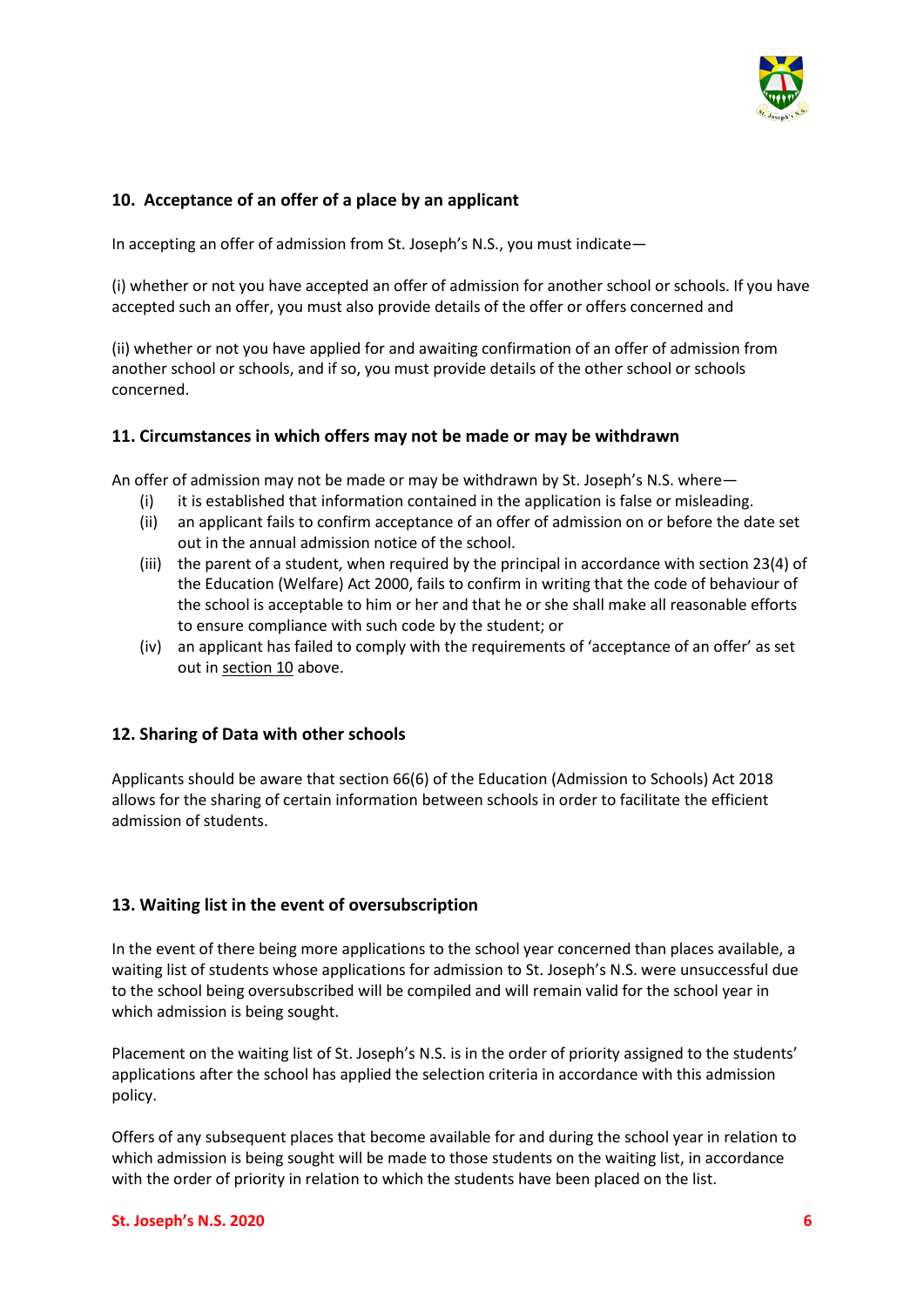

# <span id="page-6-0"></span>**14. Late Applications**

All applications for admission received after the closing date as outlined in the annual admission notice will be considered and decided upon in accordance with our school's admissions policy, the Education Admissions to School Act 2018 and any regulations made under that Act.

# <span id="page-6-1"></span>**15. Procedures for admission of students to other years and during the school year**

The procedures of the school in relation to the admission of students who are not already admitted to the school to classes or years other than the school's intake group are as follows:

Procedures of admission must comply with sections 8, 9 & 10 of this policy.

The procedures of the school in relation to the admission of students who are not already admitted to the school, after the commencement of the school year in which admission is sought, are as follows:

Procedures of admission must comply with sections 8, 9 & 10 of this policy.

### **16. Declaration in relation to the non-charging of fees**

This rule applies to all schools.

The board of St. Joseph's N.S. or any persons acting on its behalf will not charge fees for or seek payment or contributions (howsoever described) as a condition of-

- (a) an application for admission of a student to the school, or
- (b) the admission or continued enrolment of a student in the school.

**Note:** Exceptions apply only in relation to fee charging post primary schools, the boarding element in Boarding Schools and admission to post leaving cert or further education courses run by post-primary schools.

### **17. Arrangements regarding students not attending religious instruction**

This section must be completed by schools that provide religious instruction to students.

Our school is of a Catholic ethos and, in keeping with that ethos, children of all or no other faith are welcome to apply to this school.

We respect the decision of parents to withdraw their child/children from taking part in the religious education curriculum, religious ceremonies, school Masses etc.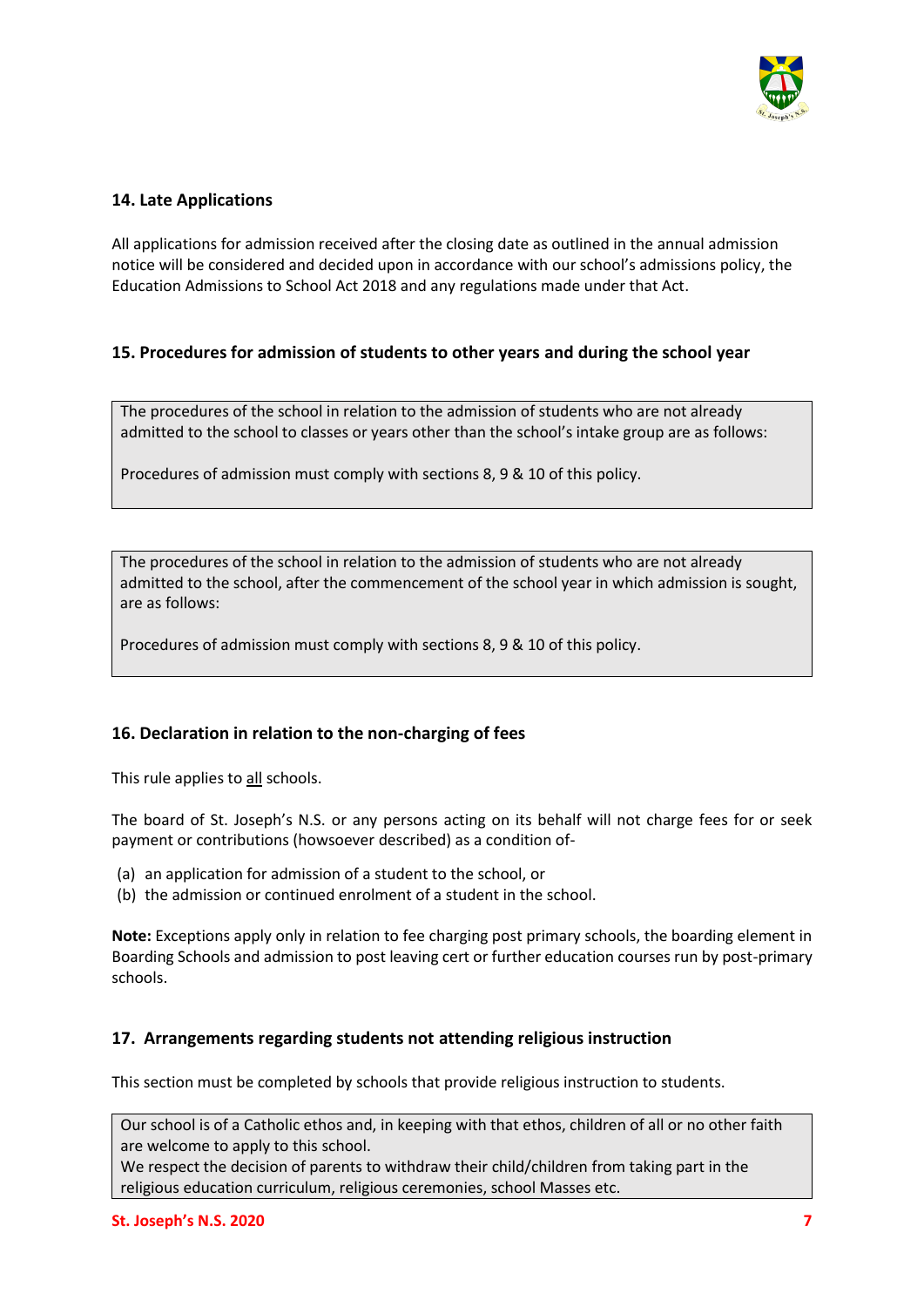

The following are the school's arrangements for students, where the parent(s)/guardian(s) have requested that the student attend the school without attending religious instruction (etc.) in the school. These arrangements will not result in a reduction in the school day of such students: A written request must be made to the Principal of the school. A meeting will then be arranged with the parent(s)/guardian(s) of the student to discuss how the request may be accommodated by the school.

### <span id="page-7-0"></span>**18. Reviews/appeals**

#### **Review of decisions by the Board of Management**

The parent of the student, or in the case of a student who has reached the age of 18 years, the student, may request the board to review a decision to refuse admission. Such requests must be made in accordance with Section 29C of the Education Act 1998.

The timeline within which such a review must be requested and the other requirements applicable to such reviews are set out in the procedures determined by the Minister under section 29B of the Education Act 1998 which are published on the website of the Department of Education and Skills.

The board will conduct such reviews in accordance with the requirements of the procedures determined under Section 29B and with section 29C of the Education Act 1998.

**Note:** Where an applicant has been refused admission due to the school being oversubscribed, the applicant **must request a review** of that decision by the board of management prior to making an appeal under section 29 of the Education Act 1998.

Where an applicant has been refused admission due to a reason other than the school being oversubscribed, the applicant **may request a review** of that decision by the board of management prior to making an appeal under section 29 of the Education Act 1998.

#### **Right of appeal**

Under Section 29 of the Education Act 1998, the parent of the student, or in the case of a student who has reached the age of 18 years, the student, may appeal a decision of this school to refuse admission.

An appeal may be made under Section 29 (1)(c)(i) of the Education Act 1998 where the refusal to admit was due to the school being oversubscribed.

An appeal may be made under Section 29 (1)(c)(ii) of the Education Act 1998 where the refusal to admit was due a reason other than the school being oversubscribed.

Where an applicant has been refused admission due to the school being oversubscribed, the applicant **must request a review** of that decision by the board of management **prior to making an appeal** under section 29 of the Education Act 1998. (see Review of decisions by the Board of Management)

Where an applicant has been refused admission due to a reason other than the school being oversubscribed, the applicant **may request a review** of that decision by the board of management prior to making an appeal under section 29 of the Education Act 1998. (see Review of decisions by the Board of Management)

#### **St. Joseph's N.S. 2020 8**